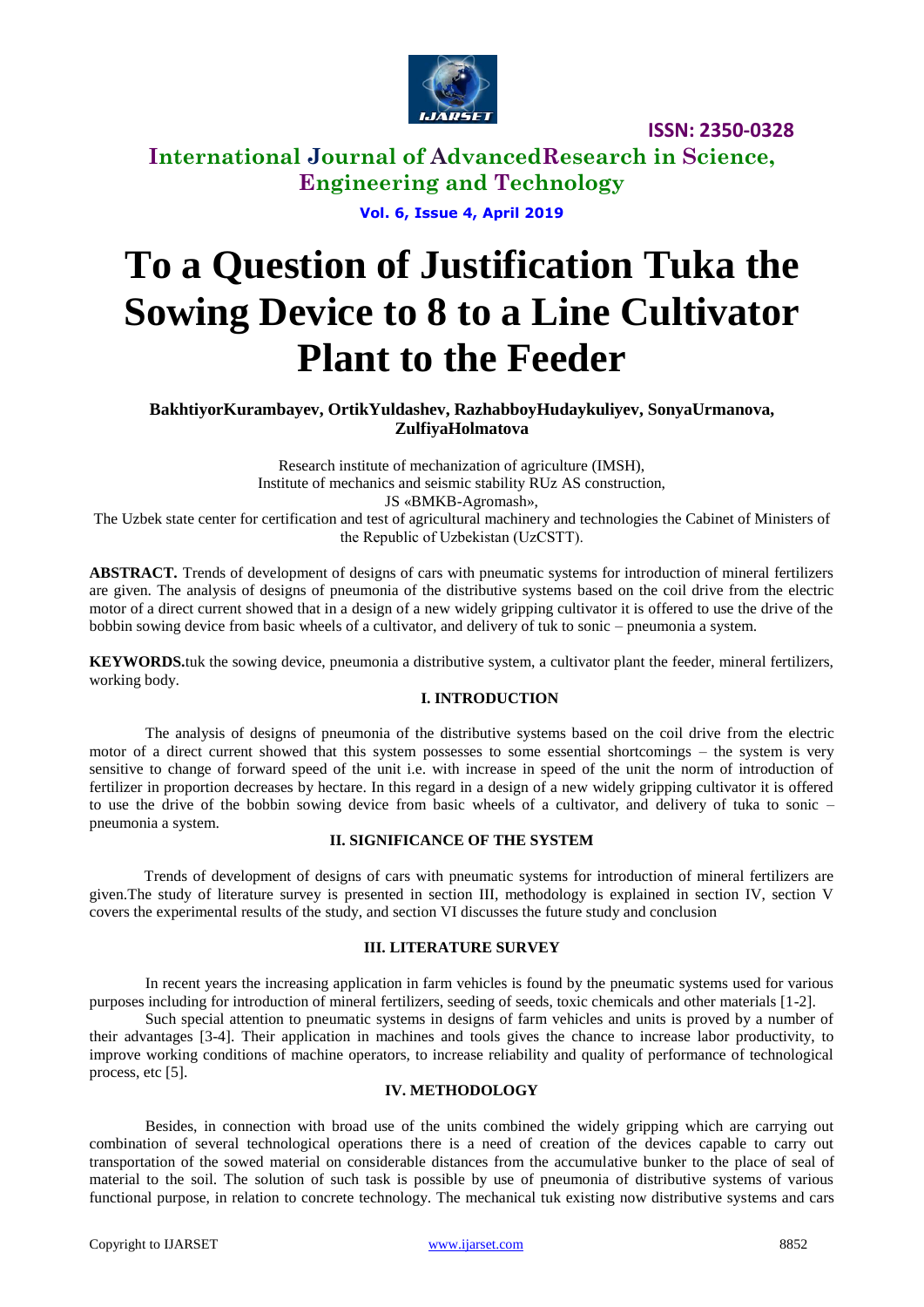

# **International Journal of AdvancedResearch in Science, Engineering and Technology**

## **Vol. 6, Issue 4, April 2019**

for introduction of mineral fertilizers not completely meet requirements for agrotechnical and technical and operational indicators. Creation of the units combined the widely gripping with mechanical distributing devices of a tuka very difficult or is almost impossible.

It is known that ensuring stable quality of performance of technological process when entering mineral fertilizers into row-spacings by the existing tightly gripping cars with a rigid frame, is possible with a width of the bunker close to their operating width of capture. at the same time its transport dimensions have to meet for width certain requirements.

Proceeding from stated, widely gripping cultivator plant the feeder has to have the putting frame, for providing the required dimensions when transporting, and the tuka distributing device of pneumonia providing reliable transportation of fertilizers from the bunker on extreme tuka sowing working bodies

Thus, the most perspective direction in creation combined and the widely gripping of units for introduction of mineral fertilizers is use of pneumonia of distributive systems.

Multichannel distributive systems are more perspective in comparison with single-channel. In these systems the quality of distribution of the sowed material does not depend on weather climatic conditions and a land relief as delivery of material from the accumulative bunker to the place of its seal to the soil is carried out on the closed pneumothoroughfares.

Introduction of mineral fertilizers is one of responsible agrotechnical actions at interrow processing of cultural plants. Harvest size depends on high-quality and timely carrying out interrow processing. The modern agrotechnology places great demands on propashny units. They have to provide uniform distribution of tuk on row length, their seal has to be carried out on optimum, identical depth, at the same time the tuki sowing device should not split up tuk.

The unevenness of distribution of fertilizer on the area of food and, in particular, on length of a row leads to violation of optimal conditions of food of plants during vegetation, and, owing to, unequal distribution of nutrients plants.

It is known that high-quality uniform seeding of fertilizers in many respects defines the effect gained from application of fertilizers – an additional harvest. Need of uniform application of fertilizers is proved in researches by Sokolov A.B.[1], Baranov I.B.[2], and Hadzhiyev A.H. [3].

The uniform distribution of fertilizers on the area meeting agrotechnical requirements not only improves conditions of growth and development of cultural plants, but also provides a harvest increase due to providing the best nutritious mode of plants. Therefore the problem of uniform distribution of fertilizers of the area of food at interred processing gains paramount value in receiving big crops the row-crop of cultures.

In this regard development of a design of widely gripping 8 line cultivators plants of feeders with the corresponding increase in productivity, reduction of number of passes of MTA (twice), reduction of a specific consumption of fuel and lubricants in comparison with 4-row cars with the sowing device of the central seeding of fertilizers with the subsequent pneumonia transportation at interred processing of cultural plants represents an important scientific task and is of great importance for agricultural production.

#### **V. EXPERIMENTAL RESULTS**

Tukа sowing device, working body of a cultivator the employee for seeding of artificial fertilizer (tuk) from a device box. In the row-crop cultivators of fertilizer come from a box of the tukа sowing device to seed tube, and further in sonic who make grooves in the soil and close up in them tuk. The tukа sowing device has to meet the following requirements:

– to provide uniform seeding on row length, i.e. at each this installation the amount of fertilizers sowed on each unit of length of a row has to be identical;

– to precisely sow the required amount of fertilizers;

– the amount of fertilizers sowed by separate tukаsowing devices has to be identical;

– the tukа sowing device should not split up tuk;

– the tukа sowing device should not react strongly to change of forward speed the car of the tractor unit, pushes, a land relief, extent of filling of a box of the tukа sowing device;

– the tukа sowing device has to have universality, i.e. to be suitable for seeding of different types of tuk.

Are applied to seeding of seeds bobbin, disk, papilionaceous, spoon, brush, funicular, internally - the trellised, cellular sowing devices. Drum, chain, centrifugal, star-shaped, screw devices are used to seeding of tuk.

The bobbin sowing device is used to seeding of seeds of cultural plants worldwide, it is rather simple on a design, easily is established on norm of seeding. It has a number of merits to which number it is necessary to refer, first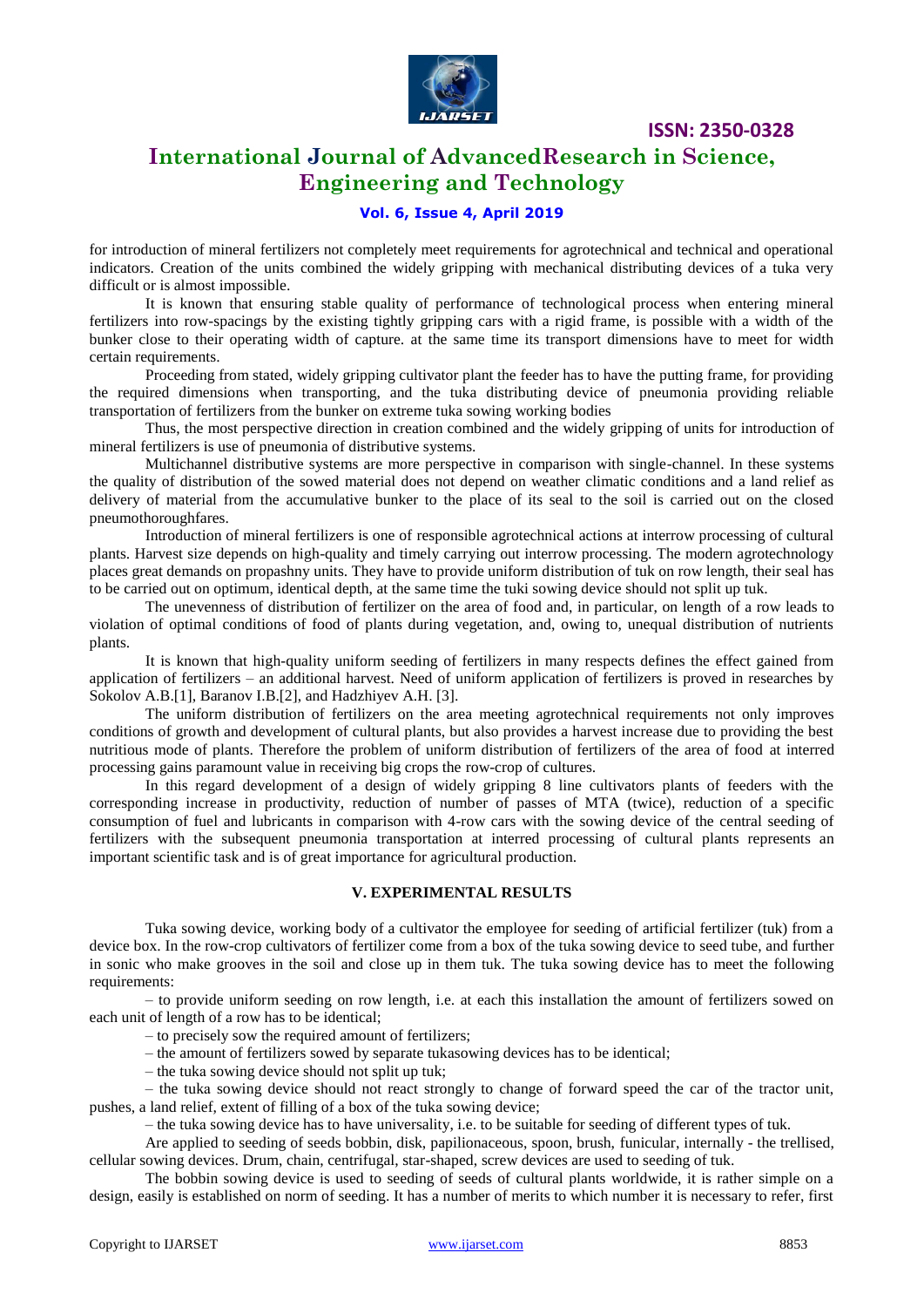

# **International Journal of AdvancedResearch in Science, Engineering and Technology**

## **Vol. 6, Issue 4, April 2019**

of all, comparative simplicity of the device, convenience of adjustment and also universality of application, and reaction of the bobbin sowing device to area biases rather insignificant, rise and descent in limits to 10 ° causes only small fluctuations in the course of seeding of seeds [4].

Quality indicators of operation of the bobbin sowing device

are a result of combination of the movement of an active stream of the fertilizers moved with directly channeled coil. However the defining role in formation of these streams in both cases is played by the coil of the sowing device, therefore, its design has to provide uniformity of the stream given by it in the maximum degree that is the key quality indicator of seeding [5].

The chosen pneumatic seeder "Turbo Jett Super 8" with the electric drive is installed on cultivators, seeders, deep-rippers, various types of a harrow (harrows, mesh harrows).

The pneumonia mechanical sowing devices of the Turbo Jett Super 8 seeder (Denmark fig. 1) have the sowing system centralized pneumatic with the general batcher and the mechanical distributor of fertilizer on sonic. Technological process of pneumonia of the seeder is carried out by the electrodriving fan, the drive of the sowing coil is supplied with the electric motor of a direct current with the worm-and-wheel gearbox too, it contains bunker 1 with the engraving scale in 400 liters the dosing device 2 with 8 exhaust pipes (DM 30mm), and the control unit 3 turns of the sowing shaft. Supply of fertilizer from the bunker is provided by the batcher of bobbin type, and transportation of fertilizer on pneumonia to drives and a tuka to wires is carried out by an air flow.



Figure 1. Pneumatic seeder "Turbo Jett Super 8" withelectricdrives *1-*bunker, *2 – dosing device, 3 – control unit.*

The bobbin sowing device (fig. 2, fig. 3 and fig. 4) is most widespread. It consists of a box 1 in which the sowing (channeled) coil 2 got on a six-sided shaft 3 rotates. Coupling 4 is freely got on the same shaft, the coupling is connected to the conducted shaft of the 5th cylindrical reducer 6. The cylindrical reducer rigidly fastens, by means of plugs 7 and bolts with nuts 8, to a wall of the case of the dosing device. The distinctive feature of the drive of a cylindrical reducer which is of a certain interest to experts is that the worm-and-wheel gearbox can be installed on two leading gear wheels at which to 16 teeth's with shaft 9 and which has 66 teeth's - 10. It allows to regulate coil turns in need of big limits. The drive of the coil is carried out from worm-and-wheel gearbox 11 with electric motor 12 of a direct current. The shaft of the 13th worm-and-wheel gearbox is connected to shaft of a cylindrical reducer by means of couplings 14. The worm-and-wheel gearbox with the electric motor fastens to a wall of a cylindrical reducer by means of plugs 15 and bolts with nuts 16.

Under the rotating sowed coils in parallel to them on the case are installed, with a possibility of turn, valve 17 the having special groove executed in the form of curved blades on six-sided roller 18 with lever 19 welded on them for change of the gaps between the coil and the valve rotating together with it covering all surface of this coil by means of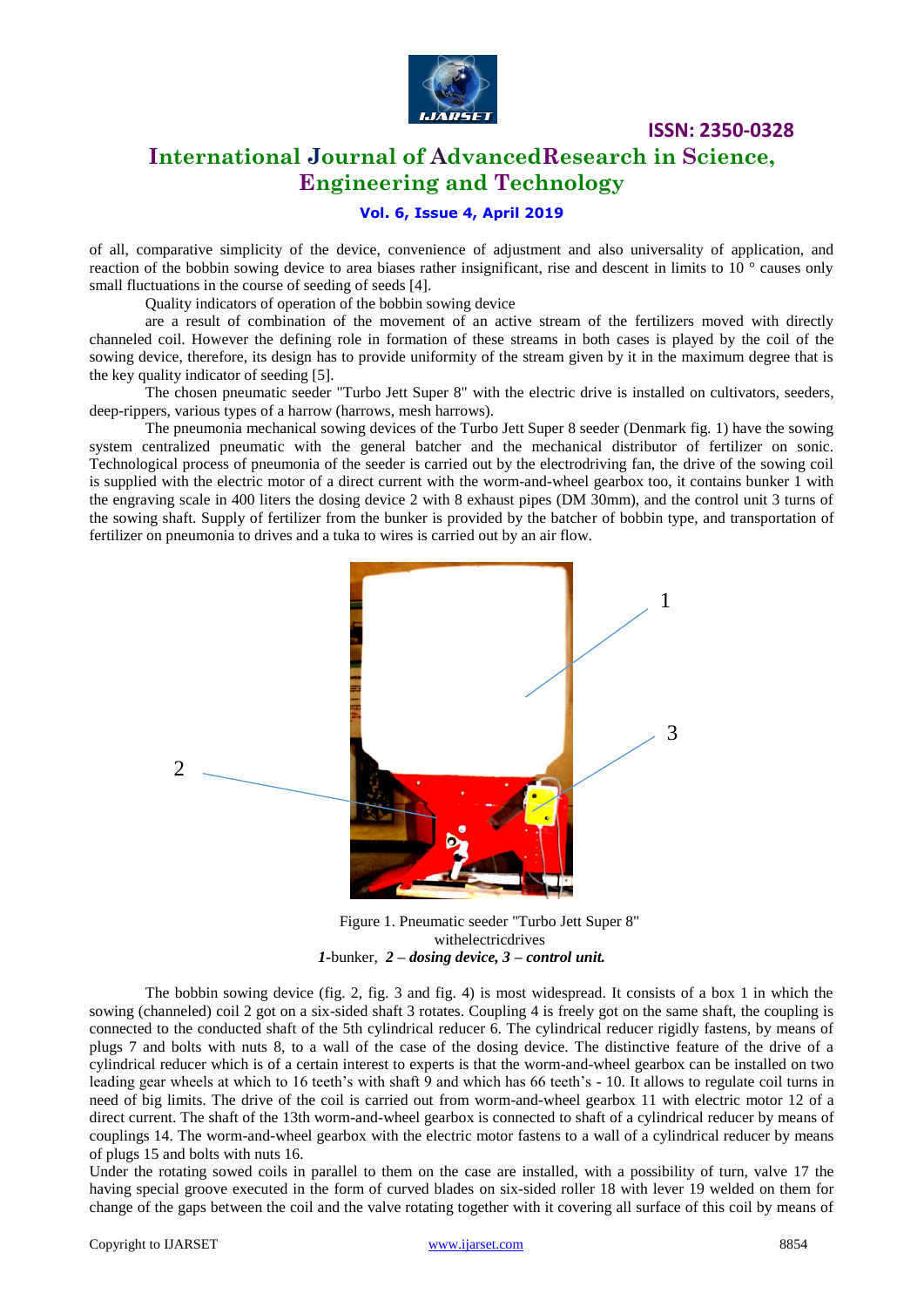

# **International Journal of AdvancedResearch in Science, Engineering and Technology**

## **Vol. 6, Issue 4, April 2019**

which adjustment of norm of application of fertilizers is carried out. The gap between the sowing coil and the valve can be established within 1 … 2.5 mm.





Figure 2. Bobbin sowing device (side view) Figure 3. Bobbin sowing device (side view)

Under the valve are established: mechanical divider of a stream of tuk and distributors 20. Width of a divider corresponds to the size of the air duct passing under the bunker. The fertilizers descending from the bunker are divided by a divider into equal parts. The block of dividers (fig. 6) consisting of seven plates forms a system with eight parallel channels connected from eight by branch pipes 21.

The air flow is created by four fans 22 high pressures, brought into rotation by two electric motors 23 (fig. 7) of a direct current.



Figure 4. Bobbin sowing device (top view)

Transportation of fertilizers to the place of seeding is carried out by means of flexible hoses. In the lower part of a box under the distributor the cover 24 which opens in need of it is established it is possible to use for control of work of the sowing shaft.

The norm of application of fertilizers on hectare is established by two ways:

– change of frequency of rotation of the coil;

– change of a gap between the valve and the coil.



Figure 5. Valve  $1 - six-sided shaft; 2 - valve;$  $3 -$  lever



Figure 6. Distributor Figure 7. Air fan